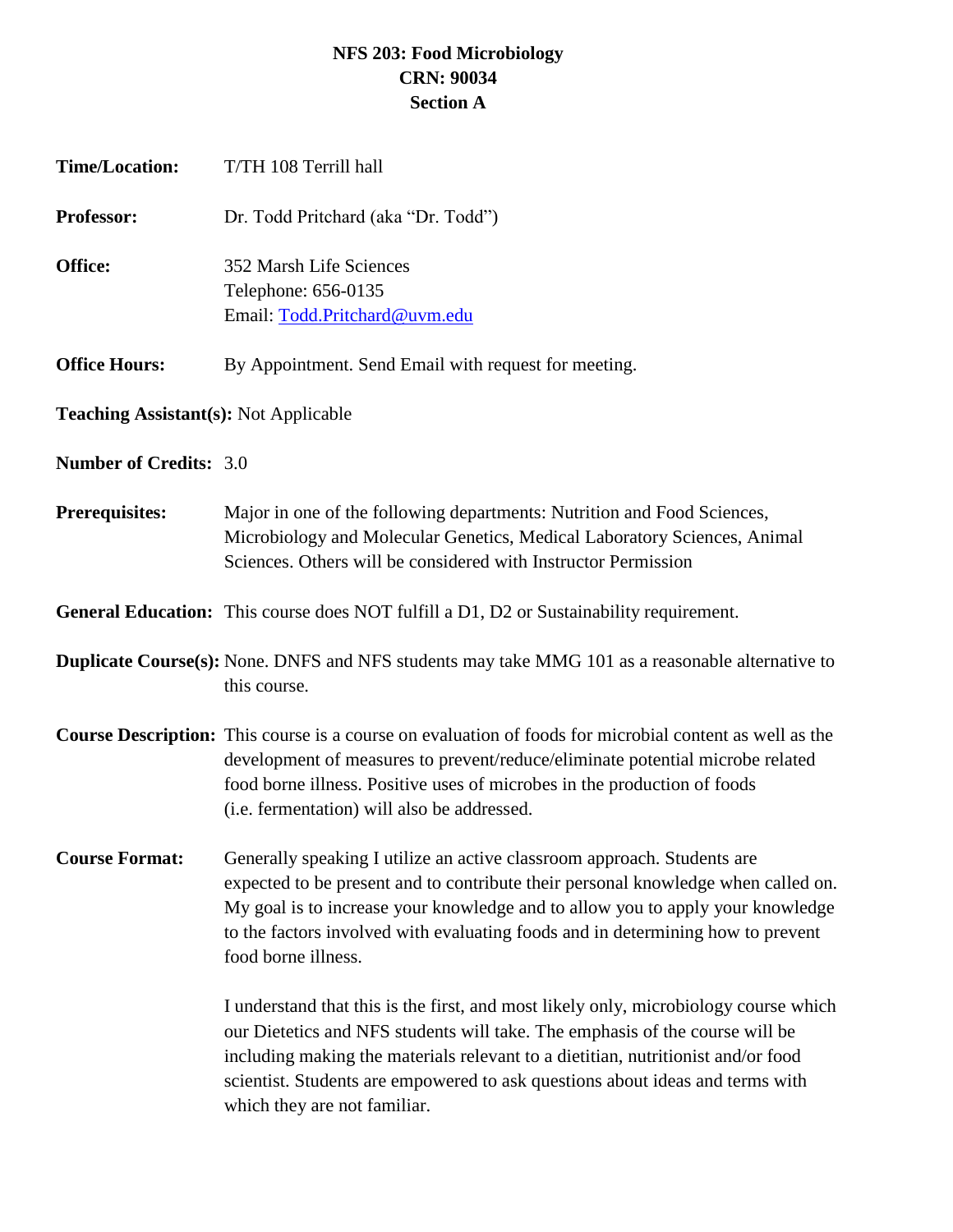**Grading:** The course grading is based on a combination of lecture exams, as well as homework assignments. Exam formats may include multiple choice, short answer as well as out of class essay question(s).

> Homework assignments will be in the form of short answers/discussions which are meant to aid students in identifying important themes within the class. They may be fact based or reflective in nature.

Extra credit is available in the form of community service and questions on exams.

I do support the use of ACCESS/SAS when appropriate and leave it to the student to follow through on getting paperwork together as well as meeting with me to discuss accommodations. Students utilizing ACCESS/SAS are encouraged to utilize the Exam Proctoring Center (EPC) when taking exams.

**Learning Objectives:** Upon completion of the course, students should be able to:

- 1) Identify factors which are involved with the occurrence of a food borne illness
- 2) Identify the top 10 food borne illness causing bacterial pathogens and be able to discuss their symptoms, commonly associated foods and methods of control
- 3) Understand the positive use of microbe including those used in dairy, vegetable, lambic and soy fermentations.

**Required Materials:** There is no book assigned to this course. A large portion of the class materials, in the form of Power Point presentations, will be available on Blackboard.

**Attendance/Classroom Expectations:** These will be discussed via Powerpoint presentation on first day of class.

- **Blackboard:** The course utilizes Blackboard for students to gain access to most, but not all of the materials. Schedule of lectures, exam grades and attendance points will be available via access to Blackboard. Students should download slides/materials in sufficient time to study them before exam dates. In the past Blackboard was unavailable the night before an exam.
- Assessment: Students will be assessed based on exams and homework assignments. Exams may be in a number of formats including, but not limited to fill in the blank, multiple choice, short answer or essays. Homework will be in the form of a question posed that must be addressed and a physical hard copy of the answer delivered at or before the end of the class period for which it is due. Failure to deliver a hard copy, or failing to submit the materials during the class period for which it is due will result in the loss of 1 point for each day the assignment is late. NOTE: Day 1 begins immediately following the end of the class period for which the assignment is due.